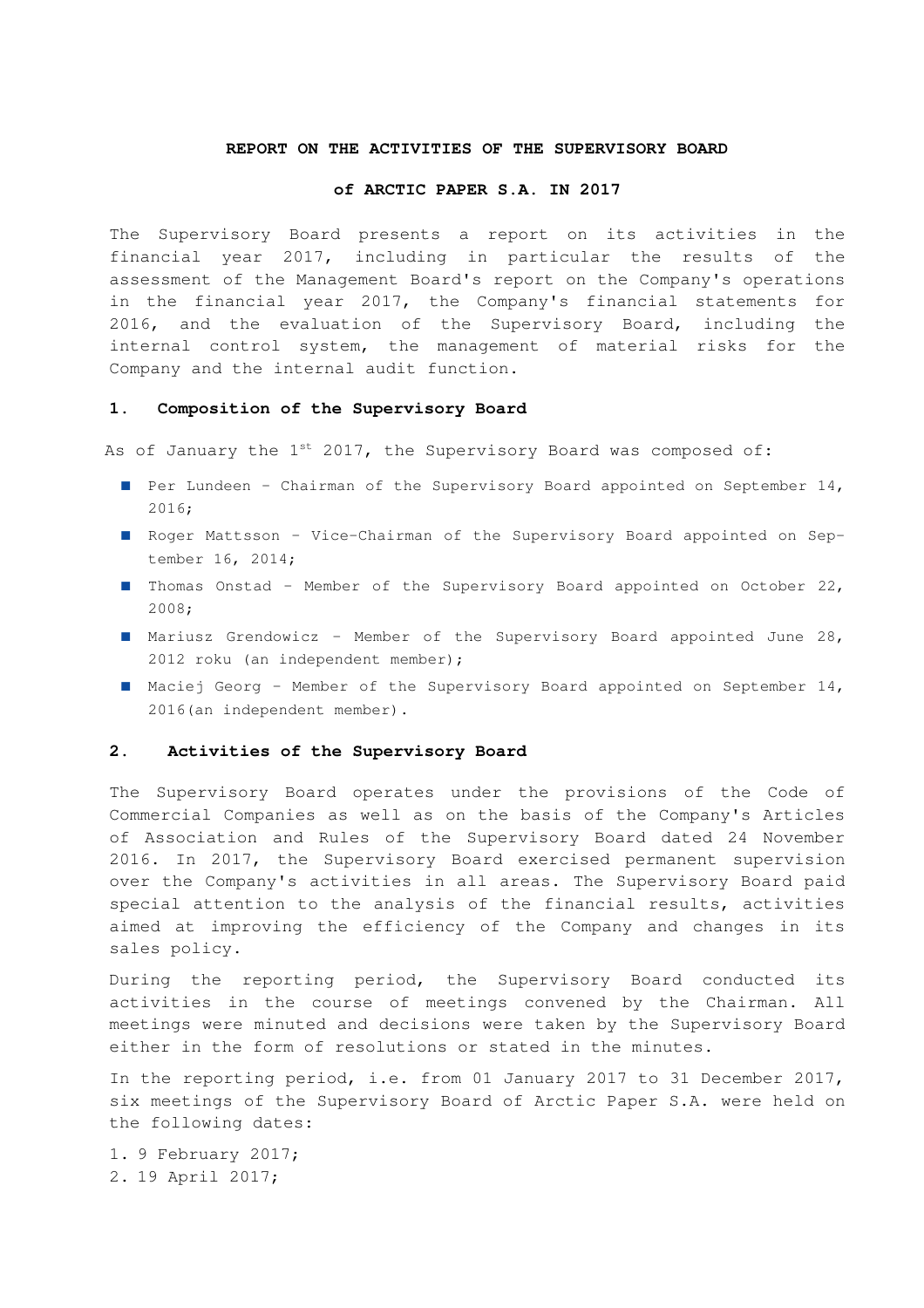```
3. 28 June 2017; 
4. 30 August 2017; 
5. 18 October 2017; 
6. 14 December 2017.
```
All Supervisory Board meetings were convened properly. The Supervisory Board meetings were also attended by Members of the Management Board.

On  $1^{st}$  of January 2017 the Management Board was composed of:

- Mr Per Skoglund Member of the Management Board, President of the Management Board;
- Mr Wolfgang Lübbert Member of the Management Board;
- Ms Małgorzata Majewska-Śliwa Member of the Management Board;
- Mr Jacek Łoś Member of the Management Board;
- Mr Michał Sawka Member of the Management Board.

From 30 May 2017 the Management Board was composed of:

- Mr Per Skoglund Member of the Management Board, President of the Management Board;
- Ms Małgorzata Majewska-Śliwa Member of the Management Board;

On 30 of August 2017 the Supervisory Board revoked Ms Małgorzata Majewska-Śliwa from the position of the Member of the Management Board and appointed Mr Göran Eklund as the Member of the Management Board.

In connection with above changes from  $1^{st}$  of September, 2017 the Management Board is composed of:

- Mr Per Skoglund Member of the Management Board, President of the Management Board;
- Mr Göran Eklund Member of the Management Board

The Supervisory Board performed its duties collectively, as well as with the support of the Audit Committee, the Remuneration Committee and the Risk Committee.

### **Audit Committee**

Since September 22, 2016 the Audit Committee was composed of:

- Per Lundeen;
- Roger Mattsson;
- Mariusz Grendowicz;
- Maciej Georg.

On 18th of October 2017 the Supervisory Board has made changes in the composition of the Audit Committee, which is now composed of: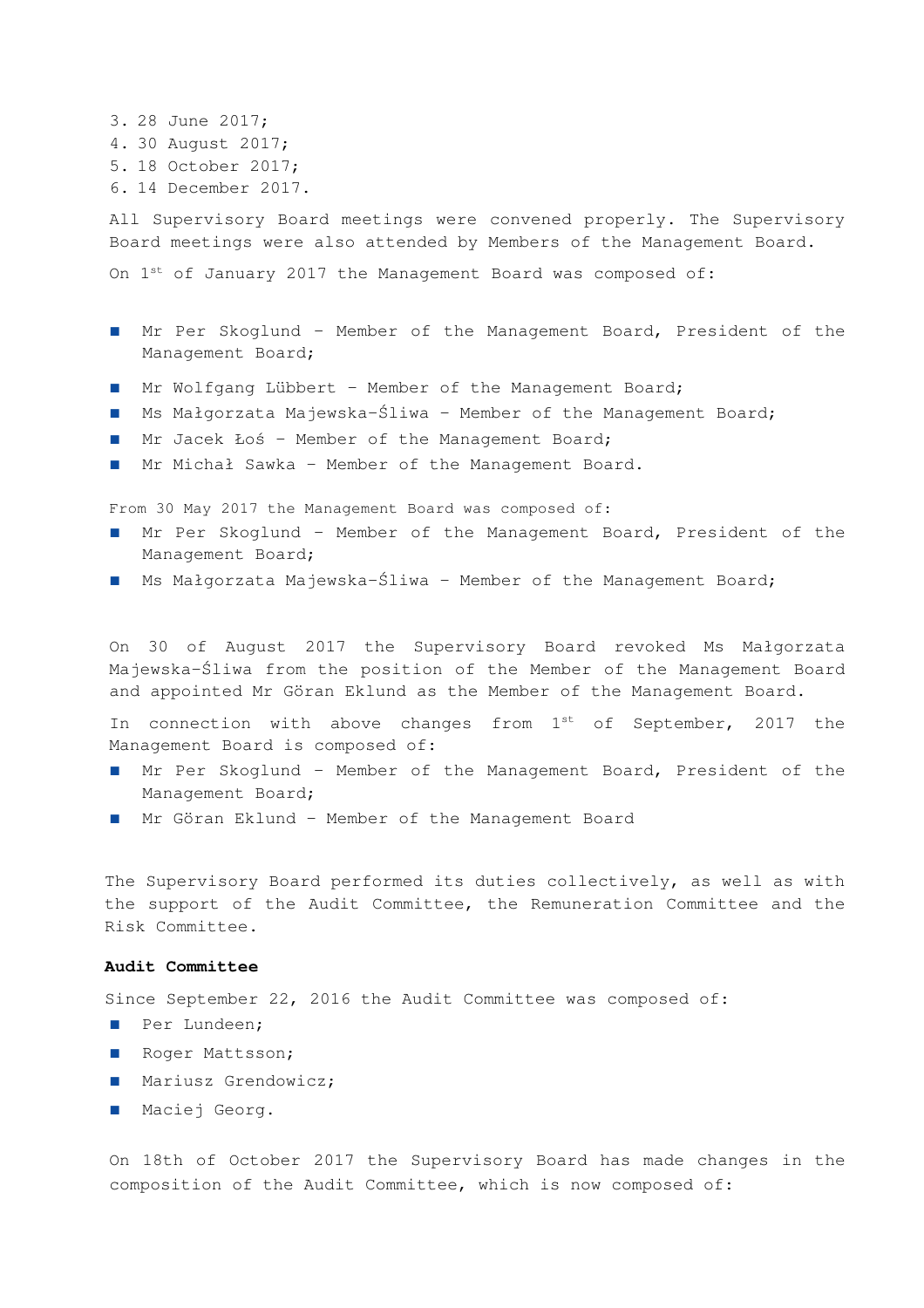- Roger Mattsson;
- Mariusz Grendowicz;
- Maciej Georg.

The basic task of the Audit Committee is advisory to the Supervisory Board on issues of proper implementation and control of the financial reporting processes in the Company, effectiveness of the internal control and risk management systems and cooperating with certified auditors.

In reference to the new regulations on the selection of the auditor, in particular the provisions of:

- (i) the Act of 11 May 2017 on statutory auditors, audit firms and public supervision (the "Act on Statutory Auditors"),
- (ii) Regulation (EU) No. 537/2014 of the European Parliament and of the Council of 16 April 2014 on specific requirements on the statutory audits of annual financial statements of public interest entities ("Regulation 537/2017),

Audit Committee described the "Policy and procedure for the selection of the audit firm to carry out the statutory and voluntary audit of consolidated and separate financial statements of Arctic Paper S.A."

Furthermore Audit Committee prepared the "Policy on provision of allowed services by an audit firm that carries out an audit, by entities related to such audit firm, and by a network member of an audit firm which are not audit services of statutory consolidated and separate financial statements of Arctic Paper S.A."

According to the regulations applicable to the Company, the Company's Supervisory Board shall select – by way of a resolution and acting under a recommendation of the Audit Committee – the auditor authorised to carry out the audit.

### **Remuneration Committee**

Since February 9th, 2017 the Remuneration Committee was composed of:

- Per Lundeen;
- Thomas Onstad;
- Roger Mattsson.

The basic task of the Remuneration Committee is advisory to the Supervisory Board on issues related to remuneration policy, bonus policy and other issues related to the remuneration of the employees, members of the Company's authorities and the authorities of Capital Group companies.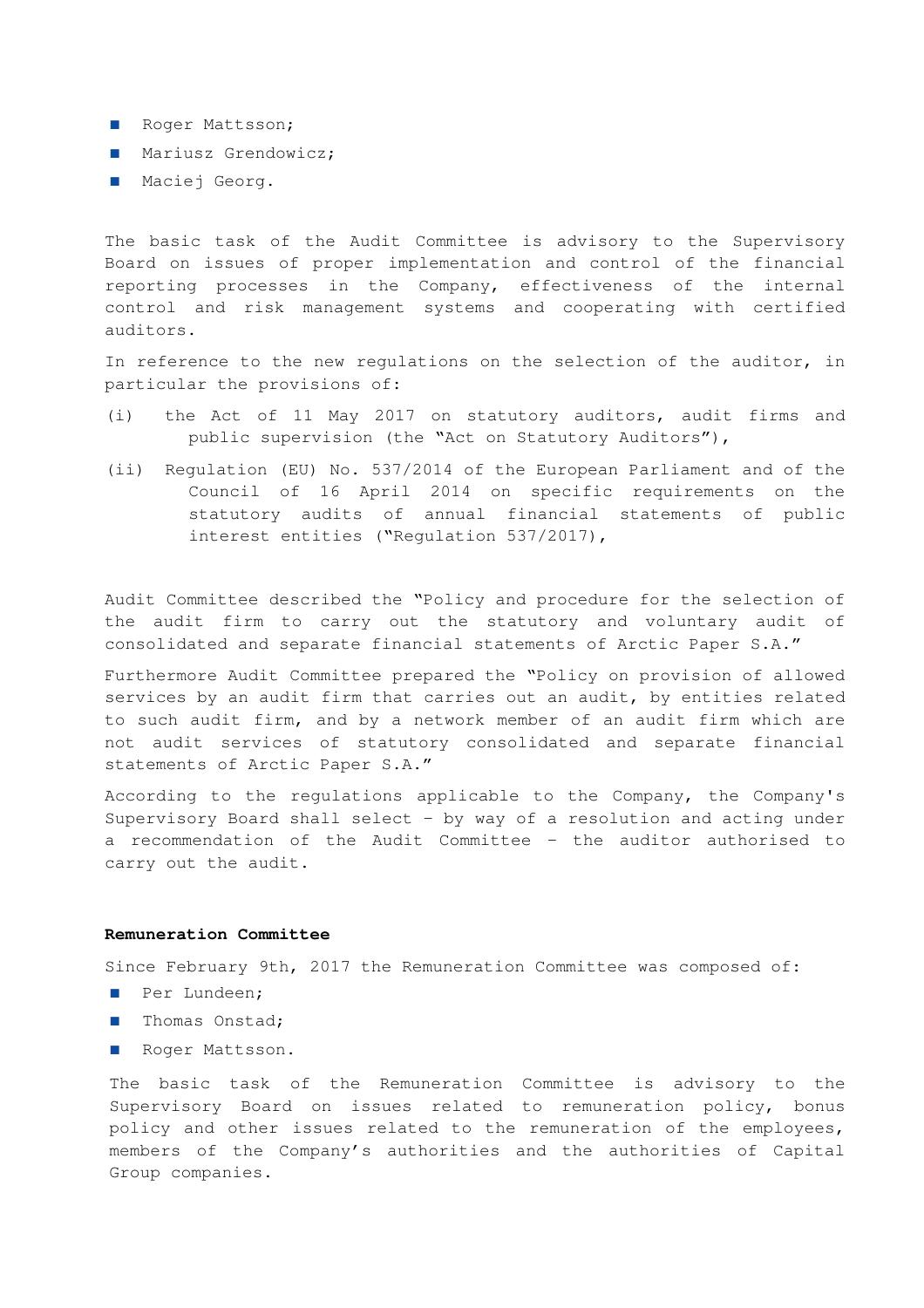#### **Risk Committee**

The Risk Committee was composed of:

- Per Lundeen;
- Mariusz Grendowicz;
- Roger Mattsson.

The basic task of the Risk Committee is advisory to the Supervisory Board on issues related to the proper identification, assessment and control of potential risks, i.e. opportunities and threats to realization of the Company's strategic goals, with particular consideration for financial risk, related to both external factors (such as volatility of exchange rates, interest rates, general international economic condition) and internal factors (such as cash flows, liquidity management, variation of budget and financial forecasts).

The Supervisory Board positively assessed the operations of Supervisory Board in 2017.

In accordance with the statements made, Mr Mariusz Grendowicz and Mr Maciej Georg meet the conditions specified in Appendix no 2 to the Recommendation of the European Commission dated 15 February 2005 concerning the role of non-executive directors or members of supervisory boards of listed companies and committees of the (supervisory) board (2005/162/EC) and the additional requirements specified in the Best Practice of GPW Listed Companies 2016, attached to Resolution No. 26/1413/2015 of the Supervisory Board of the Warsaw Stock Exchange (GPW) dated 13 October 2015 approving the "Best Practice of GPW Listed Companies 2016".

# **3. Assessment of the internal control, risk management, compliance systems and the internal audit function.**

The Company has not established dedicated units to be involved in risk management, internal audit and compliance. However, the Company states that managers of each division of the Company report directly to the relevant members of the Management Board. The external entities that provide consultancy services, including legal consulting and performing audits, have regular and direct contact with the Company's Management Board.

The Company's Supervisory Board and Management Board monitor the internal processes of the Company's operations at joint meetings. The Supervisory Board assesses the operational processes of the Company and formulates recommendations relating to current and planned processes of the Company's operations.

## **4. Assessment of compliance by the Company with its disclosure duties in 2017.**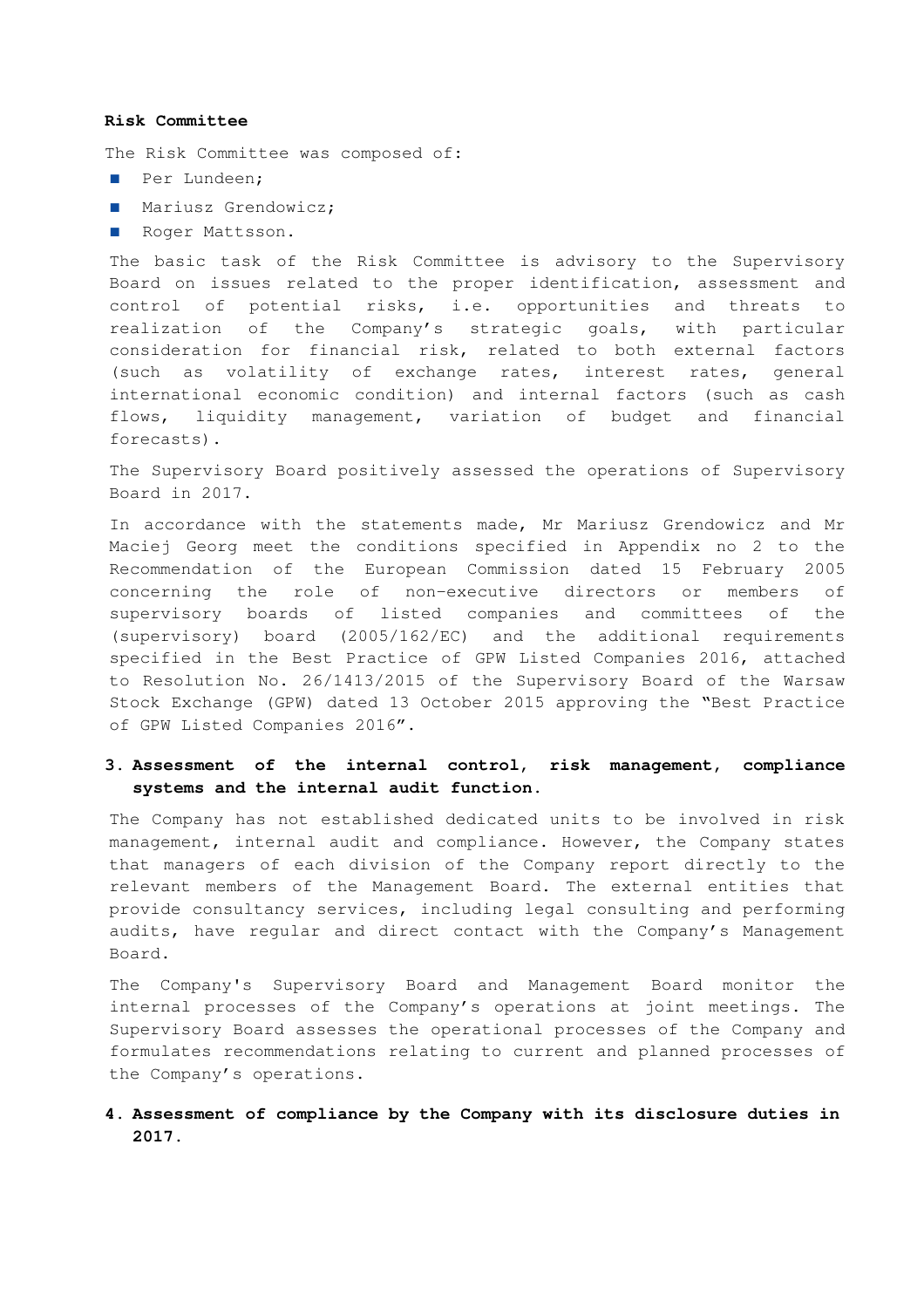Pursuant to Art. 29.2 of the Warsaw Stock Exchange Rules, as approved by Resolution No. 19/1307/2012 of the Council of the Stock Exchange dated 21 November 2012, Arctic Paper S.A. is obliged to comply with the corporate governance rules for the joint-stock companies issuing the shares.

Since January 1, 2016 a set of corporate governance rules are effective under the name of "Best Practice of GPW Listed Companies 2016", attached to Resolution No. 26/1413/2015 of the Supervisory Board of the Warsaw Stock Exchange dated13 October 2015.

Pursuant to Art. 29.3 of the Warsaw Stock Exchange Rules, the Management Board of ARCTIC PAPER S.A. on 4th January 2018 published an EBI report concerning the exclusion of certain rules and recommendations of the Best Practice:

Rule I.Z.1.15 Rule 1.Z.1.16 Rule I.Z.1.20 Recommendation II.R.2 Recommendation III.R.1. Rule III.Z.1. Rule III.Z.2 Rule III.Z.3. Rule III.Z.4. Recommendation IV.R.2 Rule IV.Z.2. Recommendation VI.R.1 Recommendation VI.R.2 Rule VI.Z.4.

In the opinion of the Supervisory Board, Arctic Paper S.A. has made all reasonable efforts to apply the corporate governance rules as specified in the document "Best Practice of GPW Listed Companies 2016" to the greatest possible extent subject to the size and nature of the Company's operations.

## **5. Assessment of the rationality of the Company's policy with respect to its sponsorship, charity or similar activities.**

In 2017 Arctic Paper S.A. was not involved in any sponsorship, charity or similar activity.

**6. Assessment of the Management Board's report on the Company's operations in the financial year 2017, the Company's financial statements for the financial year 2017 and the Management's proposal regarding the distribution of profit generated by the Company in the financial year 2017.**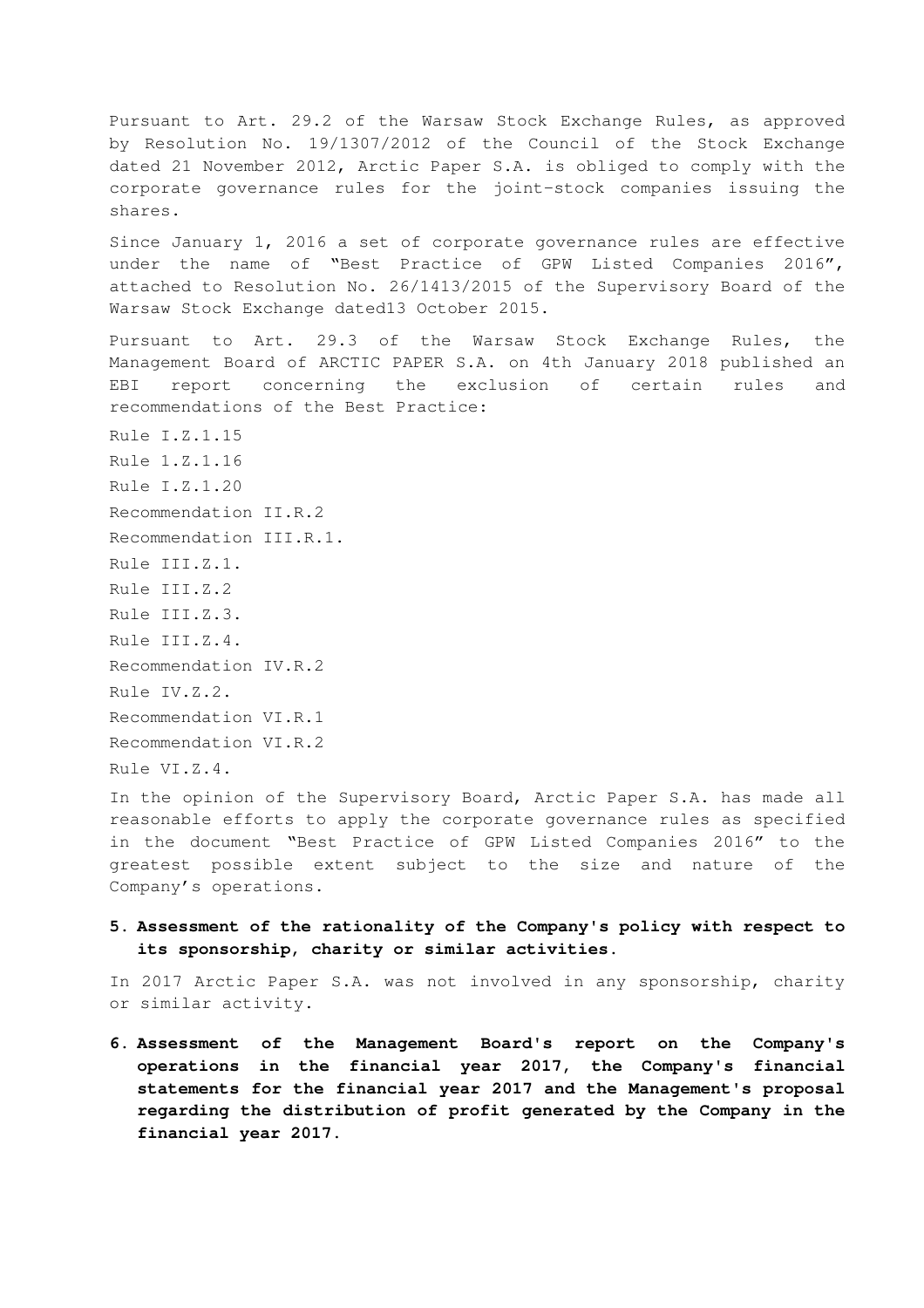Acting pursuant to Art. 382 § 3 of the Code of Commercial Companies and in conjunction with the provisions of Art. 18.2 of the Company's Articles of Association, the Supervisory Board has analysed the consolidated and the Company's standalone financial statements for the period from 01 January 2017 to 31 December 2017 prepared by the Management Board and reviewed by an auditor, consisting of:

- Consolidated balance sheet as at 31 December 2017, with assets and liabilities amounting to PLN thousand 1,900,325 and standalone balance sheet as at 31 December 2017, with assets and liabilities amounting to PLN thousand 944,061;
- Consolidated profit and loss account for the period from 01 January 2017 to 31 December 2017, showing a net profit of PLN thousand 64,991 and standalone profit and loss account for the same period showing a net loss of PLN thousand 39,662;
- Consolidated statement of changes in equity for the period from 01 January 2017 to 31 December 2017 showing an increase in equity of PLN thousand 1,752 and standalone statement of changes in equity for the period from 01 January 2017 to 31 December 2017 showing a decrease in equity of PLN thousand 38,944,
- Consolidated cash flow statement for the period from 01 January 2017 to 31 December 2017, showing an increase in net cash of PLN thousand 122,678 and standalone cash flow statement for the period from 01 January 2017 to 31 December 2017, showing an increase in net cash of PLN thousand 26,080,
- Accounting principles (policies) and additional explanatory notes.

The Supervisory Board reviewed the report and the opinion of Ernst & Young Audyt Spółka z ograniczoną odpowiedzialnością Spółka komandytowa signed by a certified auditor Marek Musiał, who confirmed that both consolidated and standalone financial statements in all material respects:

- give a true and fair view of all the information essential for the assessment of the financial result of the business operations for the period from 01 January 2017 to 31 December 2017 as well as the economic and financial condition of the audited Company as at 31 December 2017,
- have been prepared correctly, i.e. in accordance with the International Financial Reporting Standards as adopted by the EU and based on properly maintained accounting records,
- are consistent with (i) the regulations governing the preparation of financial statements and (ii) the provisions of the Company's Articles of Association relevant to the form and contents of the financial statement.

The Supervisory Board has examined the Management Board's report on the Company's operations in the financial year 2017 and the Management's proposal regarding the payment of a dividend to the Company's